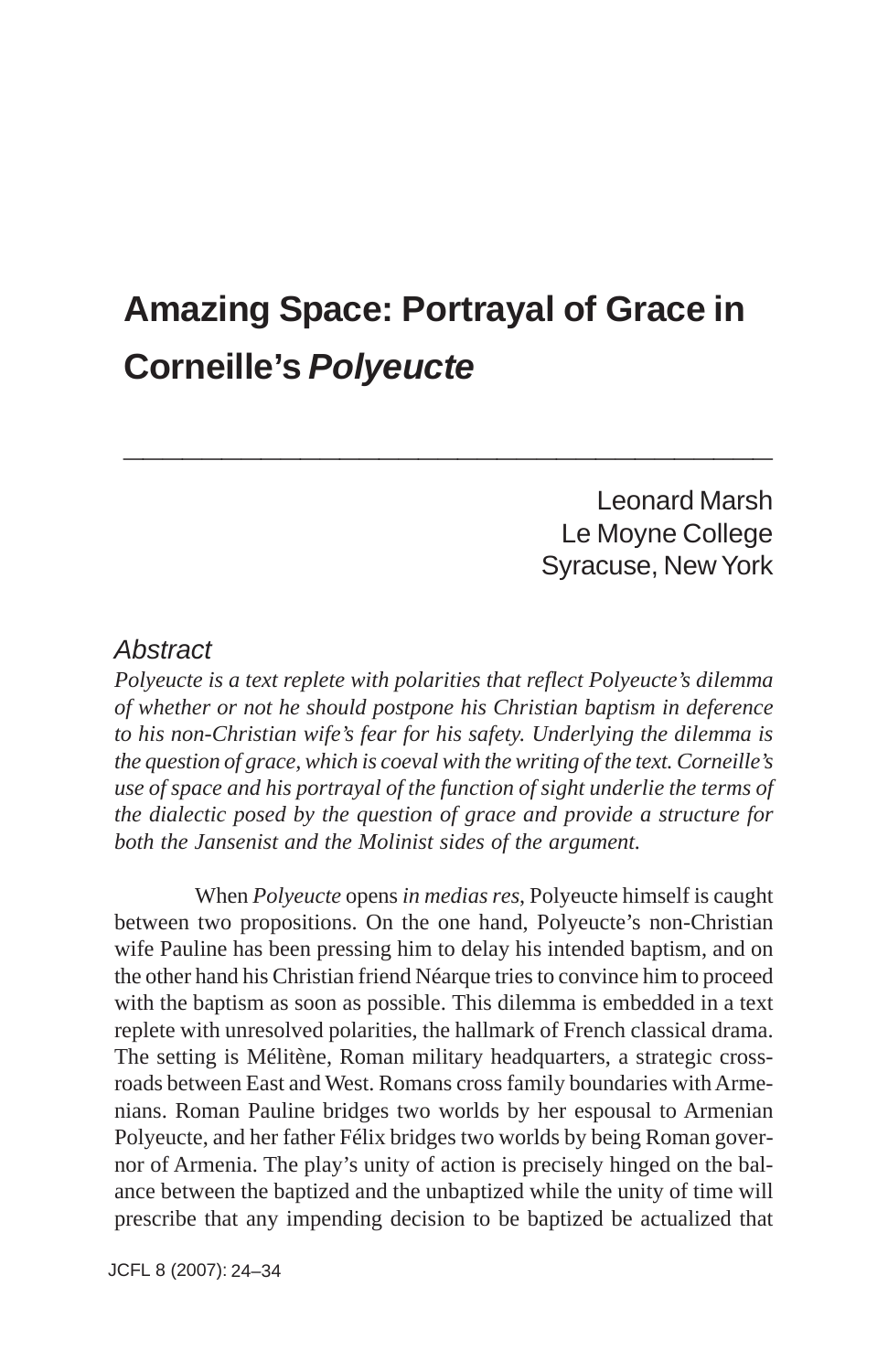#### *Marsh*

very day. Unity of place assures that the psychological tension caused by the dilemma as well as by questions of love and duty and fidelity be resolved within the palace while *bienséance* requires that violence like the destruction of the pagan idols take place outside the palace off stage. The ubiquitous duality of appearance vs. reality takes shape in the dream topos as Pauline's fears become reality when her former lover Sévère returns. Such polarities constitute the surface structure of the play. Polarities on another level have been investigated by various critics. André Georges has distinguished two modes of conversion to Christianity in *Polyeucte*, one sudden and one progressive (35), and two actions of grace, one on the intellect and another on the will (39). Hadley Wood's emphasis on the importance of the play's religious theme highlights Néarque's moderating stance as a counterbalance to Polyeucte's intense Christian passion (54). Paul Scott sees the play as a heterosexualization of an essentially homosocial legend and thus ascribes the play's originality to its "combination of religious and sexual tensions" (328). Only Ralph Albanese has identified the polarities in terms of the pivotal role played by space and time. Thus he sees that "élévation/bassesse, mobilité/immobilité, et constance/inconstance font partie intégrante de la vision ironique sous-jacente au discours poétique de *Polyeucte*" (212) ["upward movement/downward movement, mobility/immobility, constancy/inconstancy are an integral part of the underlying ironic vision in the poetic discourse of *Polyeucte*"]. It is my purpose to show how Corneille uses space to portray the terms of the dialectic posed by the question of grace, which is coeval with the writing of the text. I also wish to show to what extent the sense of sight functions in the reception of grace within the context of space.

Space is defined by its boundaries and exists in the text both on the narrative level and on the physical level. When *Polyeucte* begins *in medias res*, a boundary has already been set and we recognize it by its breach. On the narrative level dreams open new spaces and here a space has been opened, a boundary breached, by Pauline's dream in which she has seen the death of her new husband Polyeucte and fears the return of Sévère, the man whom she had loved but rejected in favor of her duty to her father's wishes. Pauline's reaction to her dream is to protect her husband Polyeucte by wanting to close the space on the physical level and restrict him to the palace. This restriction is the narrative's way of obeying its own rule of unity of place. The opening lines establish, then, the preliminary conflicts in the play: dream and reality, the strong and the weak, man and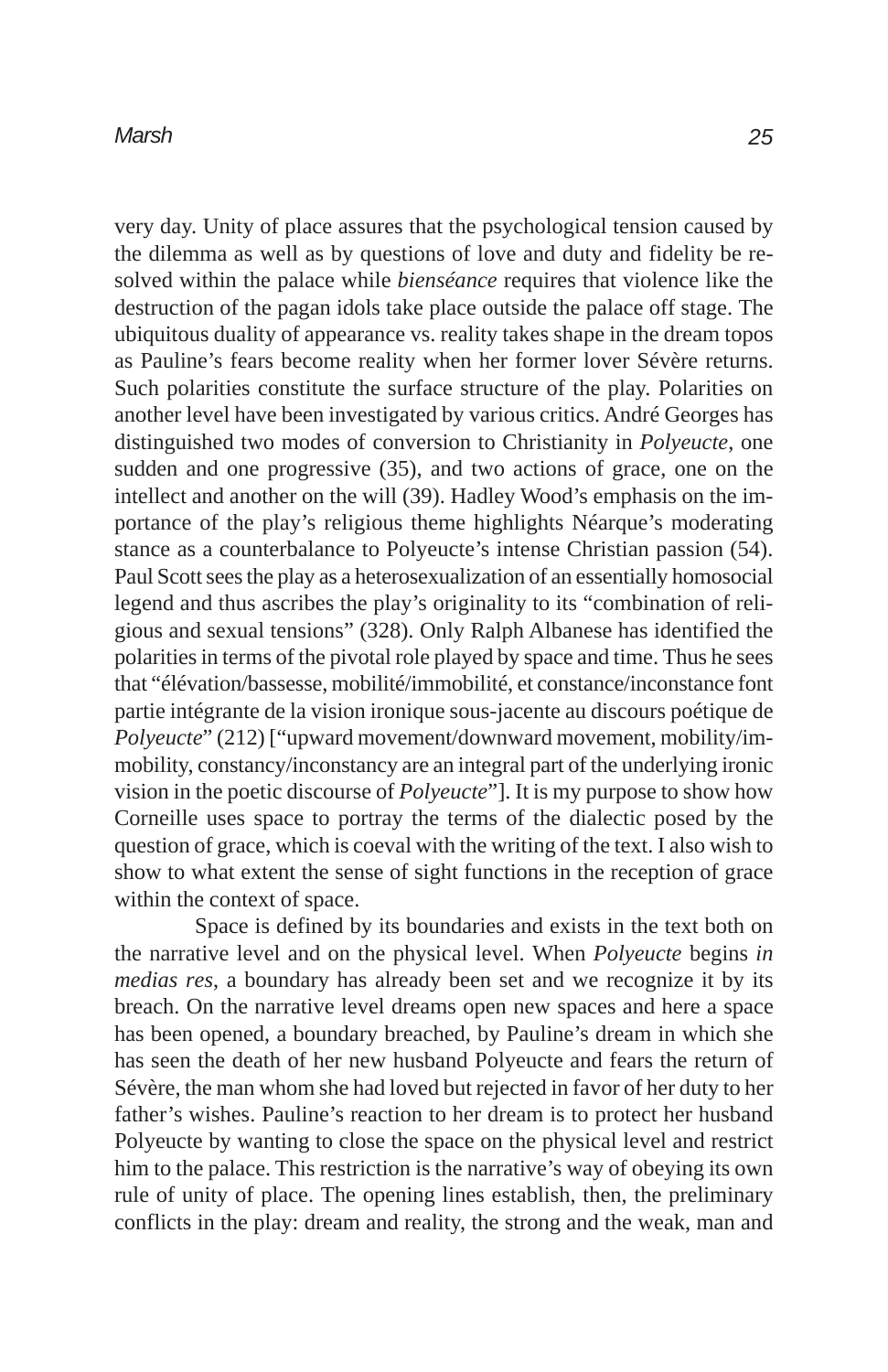woman, Polyeucte and Pauline, open and closed space. Néarque addresses Polyeucte:

> Néarque:Quoi? vous vous arrêtez aux songes d'une femme! De si faibles sujets troublent cette grande âme! Et ce coeur tant de fois, dans la guerre éprouvé S'alarme d'un péril qu'une femme a rêvé! (1-4) [Nearchus: What? You are halted by a woman's dreams! Such feeble matters terrify your heart! Your lion-heart so often proved in battle Starts at a danger conjured by a woman!]

Not only is the fundamental dialectic presented as content, its form is spatially schematized to enhance it. The dyad Polyeucte/Pauline toggles with spatial closure and opening as they are represented in the chiastic arrangement of the restrictive closure of "vous vous arrêtez" in the first hemistich and the open space of "songes d'une femme" in the second hemistich:

> (Polyeucte) vous vous arrêtez (closure) (opening) aux songes d'une femme (Pauline)

[you are halted/by the dreams of a woman]<sup>2</sup>

There is yet another conflict lurking behind the interchange between Néarque and Polyeucte. Polyeucte says he wants to adhere to Pauline's restrictions because he dares not displease her "yeux dont il est possédé" (20) ["eyes of which he is possessed"]<sup>3</sup> and he asks Néarque if it is possible to defer until a later date his reception of baptism which Néarque has been pressing. Another breach has been made in the narrative in that a new space is opened and this space as well reveals a conflict. It is the umbrella under which the unified action of the play operates, namely the question of grace. Polyeucte has been given the grace of conversion to Christianity and Néarque presses wondering if God's freely given grace will still be available to Polyeucte if he should delay his baptism in deference to Pauline's wishes that he not leave the palace. Thus breaching the space of the closed palace would open the space for Polyeucte to cooperate with God's grace. Corneille has here entered the fray of the contemporary theological dispute on grace and maps out very astutely both sides of the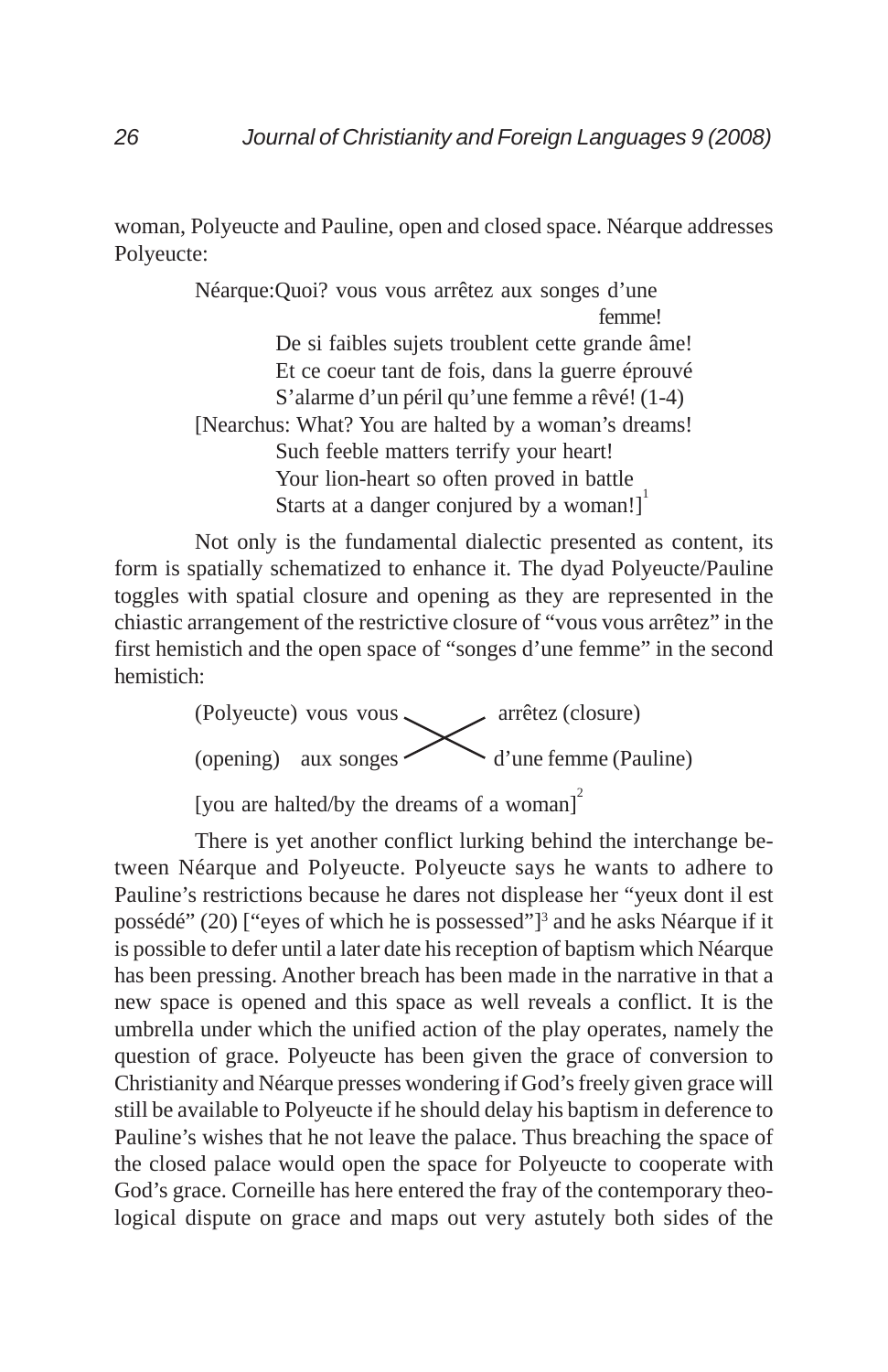question in the persons of his characters.

At issue is the resurgence of the dispute between two fourthcentury theologians, Pelagius and Augustine of Hippo, on how personal salvation is attained. Pelagius had maintained that personal salvation can be effected by one's good acts alone, thus placing the emphasis on the importance of an individual's free will. Augustine, on the other hand, had believed in the attainment of salvation as a function of God's choice and an individual's own naturally endowed good will, thus placing the emphasis on God's free gift of grace, which the theologians called "grâce efficace" (efficacious grace). Enter Molina, a sixteenth-century Jesuit, who presented a conciliatory stance in the age old question. He affirmed the activity of free will while maintaining that one is predestined by the foresight of one's own merits in cooperation with a grace called "grâce suffisante" (sufficient grace), a grace which has its full effect only if one's free will cooperates with it. Now it is 1640, two years before the probable first staging of *Polyeucte*, and Cornelius Jansen in his *Augustinus* espouses Augustine's "grâce efficace" side of the argument, condemns the Jesuit followers of Molina as Pelagian heretics and Jansenism is born.<sup>4</sup>

It is 1642, and Corneille's Néarque is on stage discussing God's grace with his friend Polyeucte. God, he says, "est toujours tout juste et tout bon; mais sa grâce / Ne descend pas toujours avec même efficace" (29- 30) ["Ever all-good, all-righteous, yet His grace / Does not fall ever with like efficacy"]. By splitting the theological term "grâce efficace," then locating the two words of the fixed term at the privileged riming point in the two verses and stretching to use "efficace" as noun all serve to bring to the fore unequivocally the pivotal argument of grace. Corneille has Néarque very diplomatically represent both sides of the argument to Polyeucte while the latter has been contemplating delaying his baptism. First, he asks Polyeucte to reflect on the Molinist position of reliance on one's own free will, for he may change his mind if he defers his baptism: "Avez-vous cependant une pleine assurance / D'avoir assez de vie ou de persévérance?" (25-26) ["But can you be indeed so certain, you'll / Have spirit or tenacity enough?"]. His next question is designed to make Polyeucte reflect on the Jansenist position of dependence on the ultimate decision of God in the matter: "Et Dieu, qui tient votre âme et vos jours dans sa main, / Promet-il à vos yeux de le pouvoir demain?" (27-28) ["Has God, on whom your life and soul depend, / Granted your prayers due strength for this tomorrow?"]. In the end Polyeucte does, of course, flee the palace and get baptized and in doing so Corneille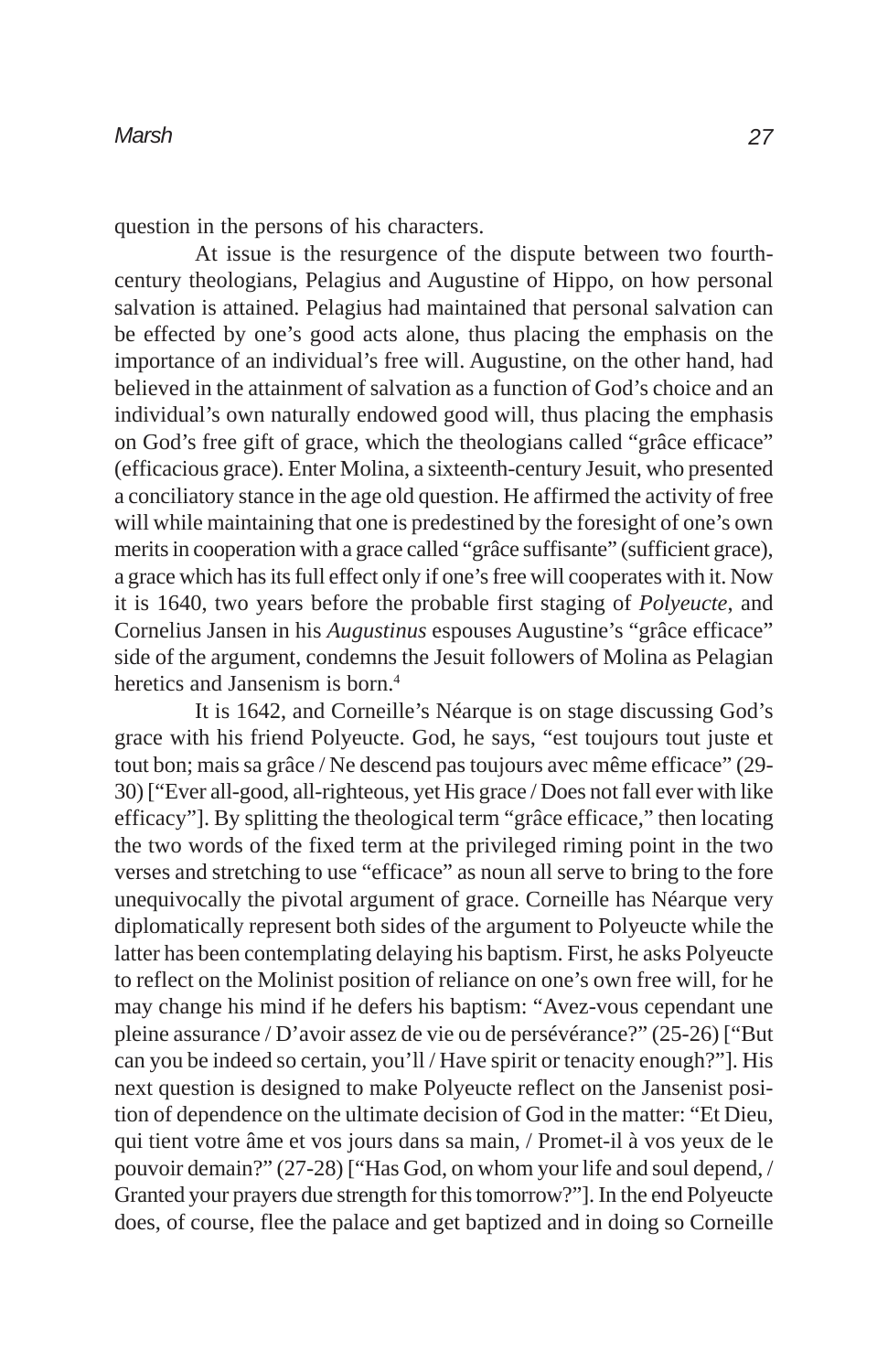has him espouse by his action the Molinist position of free will in the argument. Let us remember that Corneille was himself formed by the Jesuits at Rouen. In all of this Corneille has opened the space of the narrative to include the contemporary question of grace as motivating factor in Polyeucte's decision. The triumph of grace by Polyeucte's flight occurs precisely because the spatial boundaries of the palace have been able to be transgressed.

I have thus far examined the conflict that subtends the issue of grace with respect to narrative space embodied in the text. The issue of grace is also allied to the theatrical catalyst that embodies grace in space on the stage and in the text. That catalyst is not a pervading embodiment of grace in symbol but rather a force that fills the theatrical space at multiple points with its effect of deterrence. That force is sight which determines whether or not Polyeucte will cooperate with grace.

The dream, as sight, not only opens space in the play but it also functions as a negative space because it does not take place on stage and it is sight imagined, disconnected from reality but nonetheless endowed with fear that deters. The obverse of the dream, the actual encounter of another through the sense of sight, necessarily does fill space on stage. In fact, sight fills the text of *Polyeucte* with reference to itself and it serves as a force that deters. Néarque considers that if Polyeucte should see Pauline, this sight of her may deter him from leaving the palace and cooperating with the grace to receive baptism:

> Néarque: Fuyez. Polyeucte: Je ne puis. Néarque: Il le faut: Fuyez un ennemi qui sait votre défaut, Qui le trouve aisément, qui vous blesse par la vue, Et dont le coup mortel vous plaît quand il vous tue. (103-06) [Nearchus: Flee. Polyeucte: I cannot. Nearchus: But you must; Flee from a foe who knows where you are weak, Has found the soft spot, wounding with a gaze, Whose fatal blow delights you as it slays.]

Here Pauline is styled by Néarque in the same terms as the mythi-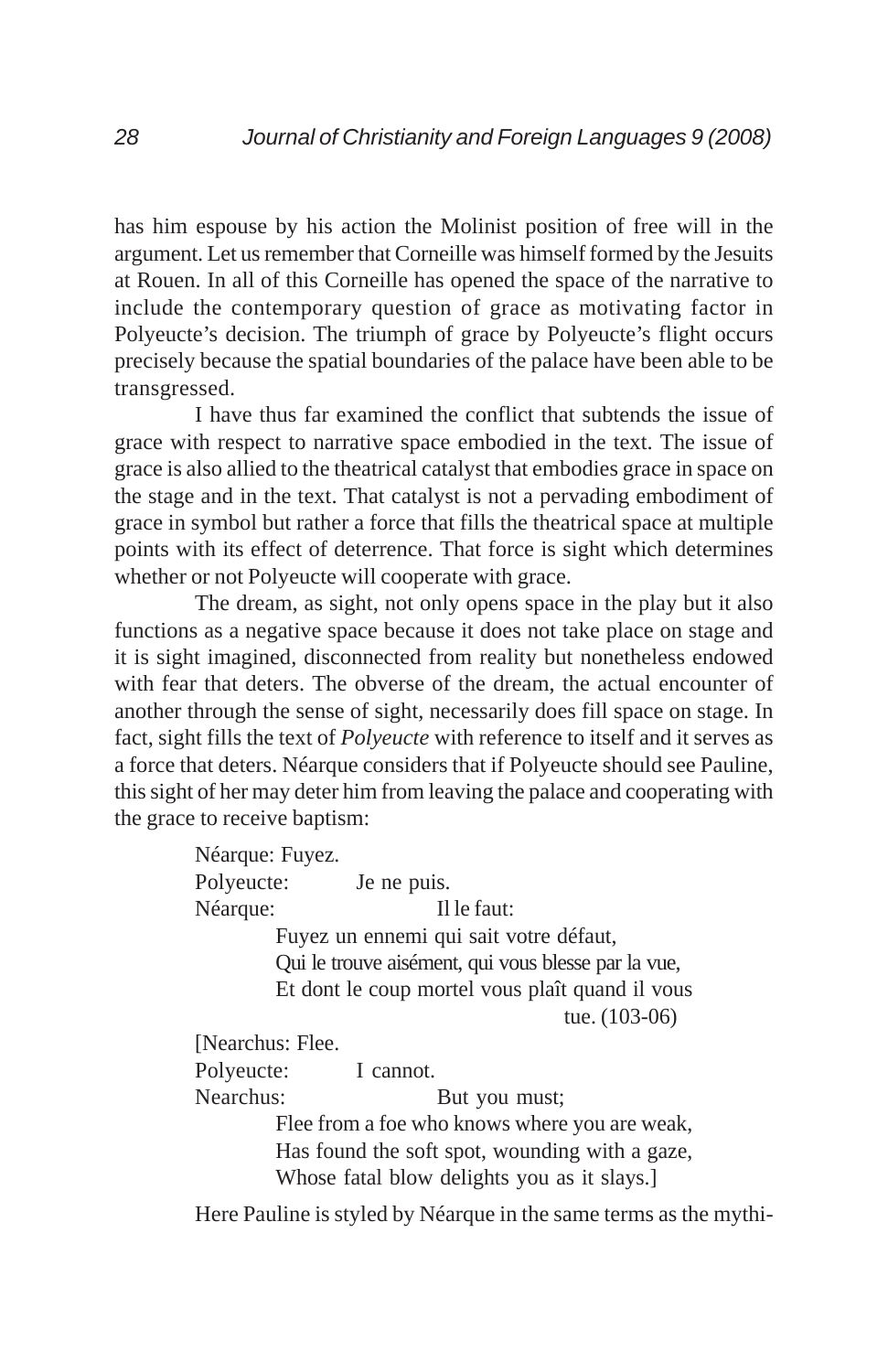#### *Marsh*

cal basilisk whose sight alone kills. As a serpent inflicting a mortal blow, the basilisk evokes the tempting serpent of Eden whose convincing lures caused the first sin and expulsion from Eden and thus the need for redeeming grace in the first place.<sup>5</sup> It is in this vein of sight of the other that we see a threat to grace and the need for grace to redeem. If Polyeucte sees Pauline, he may change his mind about cooperating with grace and if he changes his mind, he will need grace even more.

Just as in Néarque's mind the sight of Pauline poses a threat to Polyeucte, so Pauline fears the sight of Sévère whom she had seen in her dream and who has now returned from his heroic exploits. She fears that seeing him might deter her from her conjugal duty to Polyeucte and her filial duty to her father Félix, for it was in obedience to her father that she had espoused Polyeucte and not Sévère. What is important to remember is that, like the mortal blow of the basilisk's gaze, it is simply the sight of the person that causes the threat:

|        | Pauline: Moi, moi! que je revoie un si puissant vainqueur                                          |
|--------|----------------------------------------------------------------------------------------------------|
|        | Et m'expose à des yeux qui me percent le coeur!                                                    |
|        |                                                                                                    |
|        | Dans le pouvoir sur moi que ses regards ont eu,                                                    |
|        | Je n'ose m'assurer de toute ma vertu,                                                              |
|        | Je ne le verrai point.                                                                             |
| Félix: | Il faut le voir, ma fille,                                                                         |
|        | Ou tu trahis ton père et toute ta famille. (339-350)                                               |
|        | [Pauline: I, I! am I to see one more this victor,<br>And bare myself to eyes that pierce my heart! |
|        |                                                                                                    |
|        | With all the power his eyes have had on me,                                                        |
|        | I dare not guarantee my virtue intact!                                                             |
|        | I will not see him.                                                                                |
| Felix: | You must see him, child,                                                                           |
|        | Or you'll betray family and father.]                                                               |

In obedience Pauline consents to see Sévère but not before begging from her father the time to prepare for the sight of him: "qu'un peu de loisir me prépare à le voir" (359) ["With leisure to prepare myself to see him"].

On the other hand, Sévère does not dread the sight of Pauline because he is unaware that she is betrothed to Polyeucte. There is no fear of fall from grace. In fact, he regards the sight of her as a divine experience: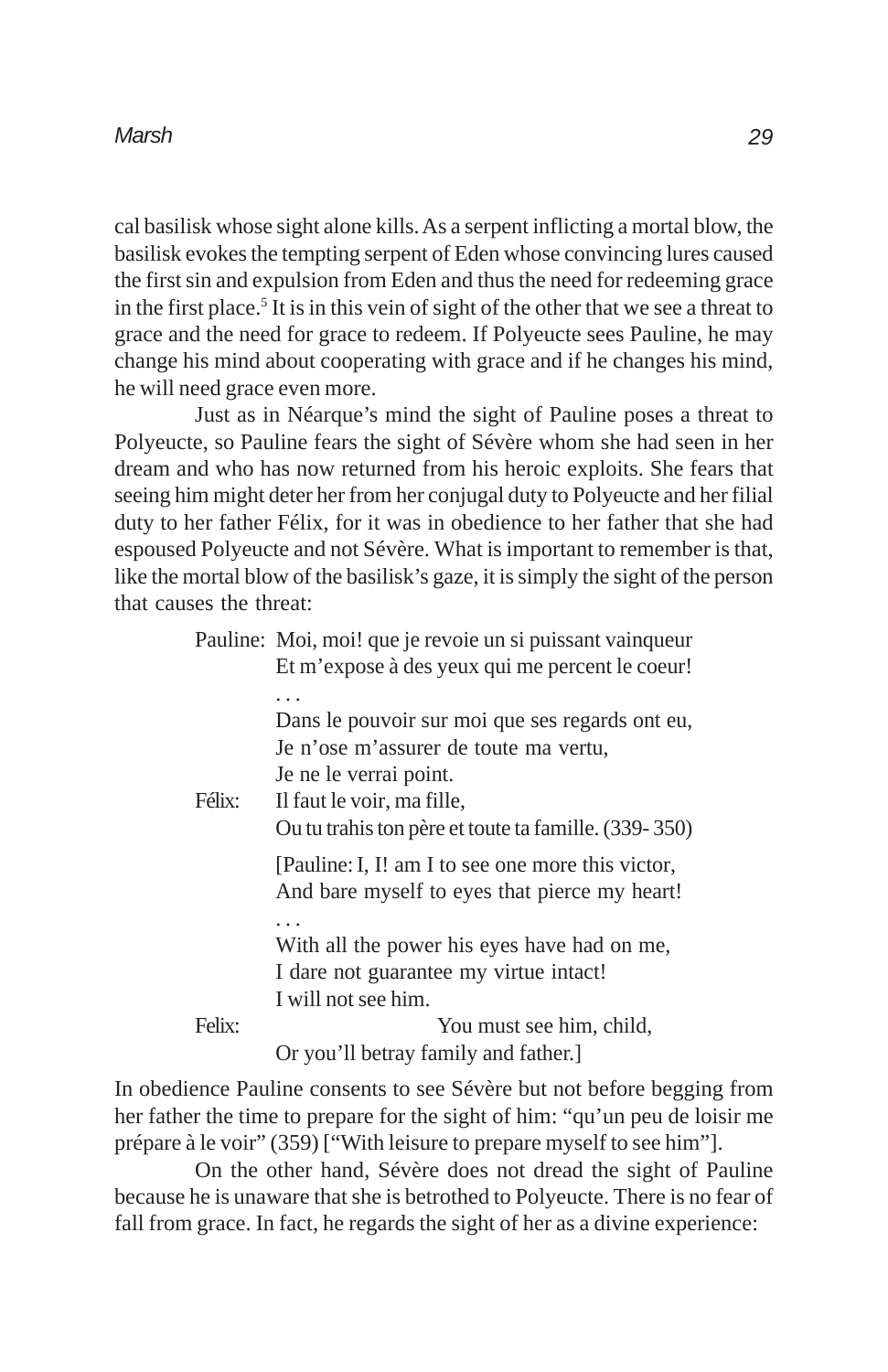Sévère: Pourrais-je voir Pauline et rendre à ses beaux yeux L'hommage souverain que l'on va rendre aux dieux?

Fabian: Vous la verrez, seigneur.

. . .

Sévère: Ah! quel comble de joie! Cette chère beauté consent que je la voie! Mais ai-je sur son âme encore quelque pouvoir? Quelque reste d'amour s'y fait-il encor voir? Quel trouble, quel transport lui cause ma venue? Puis-je tout espérer de cette heureuse vue? (367-78)

[Severus: May I see Pauline, paying to her beautiful eyes The sovereign hommage they would give the Gods?

Fabian: My lord, you'll see her.

. . .

Severus: Ah, what perfect joy! My precious love is willing I should see her! Do I still have some sway upon her heart? What trace of tenderness still lingers there to see?

What pangs, what bliss does my arrival bring? May I hope all from this auspicious sighting?]

When his servant Fabian does tell him that Pauline is betrothed, Sévère still wants to lay eyes on her but then expire in purity:

Sévère: Pauline, je verrai qu'un autre vous possède!

Voyons-la toutefois, et dans ce triste lieu Achevons de mourir en lui disant adieu.

. . .

. . .

Je ne veux que la voir, soupirer et mourir. (422-36)

[Severus: Am I, Pauline, to see another love you?

But I shall see her, in this dreary place,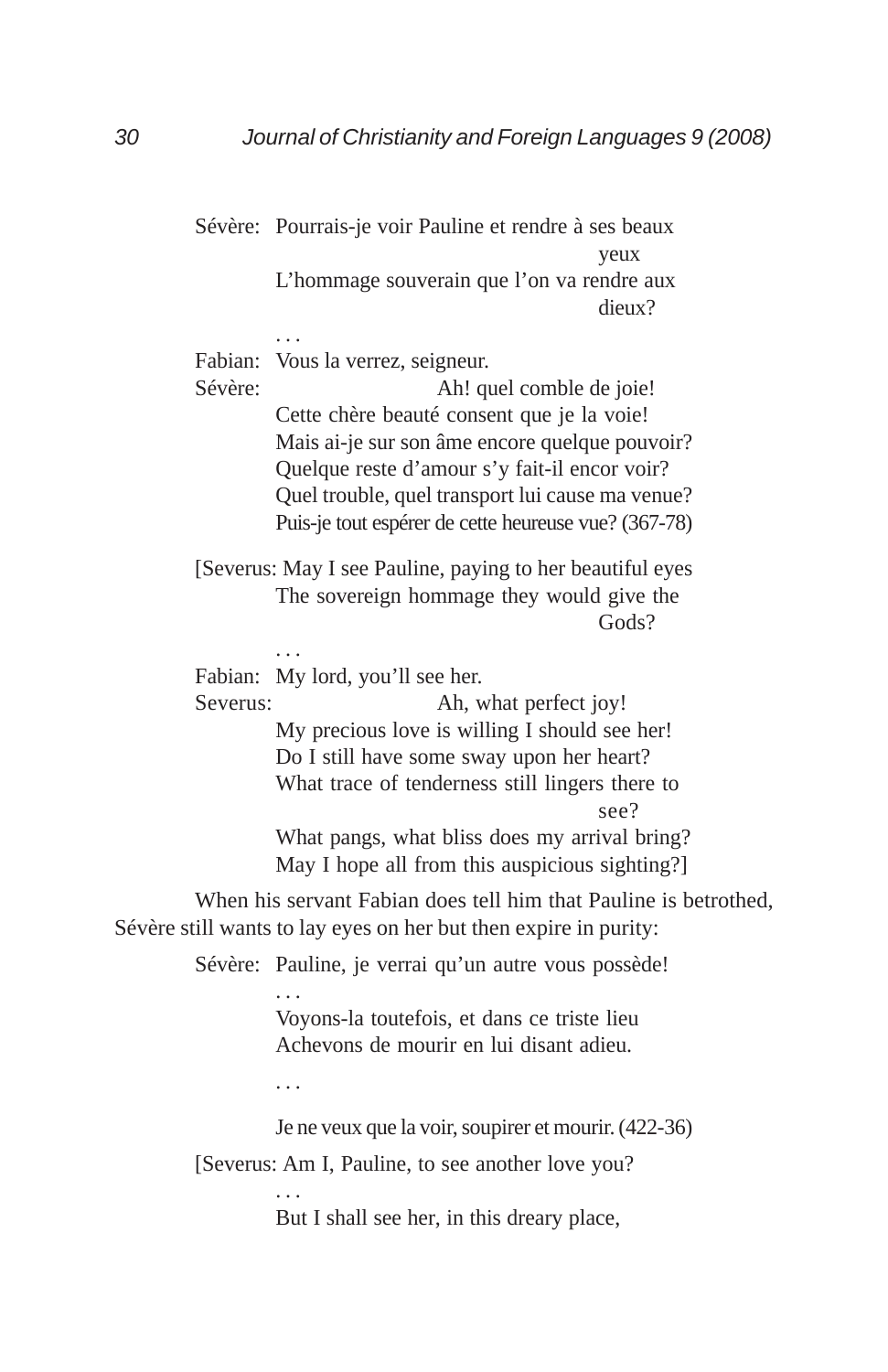Shall wrest my death in bidding her farewell. . . . I merely wish to see her once, and die.]

The multiplicity of references to sight of the other without actually seeing the other serves to highlight the tense psychological drama leading up to the actual visual encounter, which ends in Sévère's promise to seek immortality in battle and Pauline's promise to recommend his name to the gods. This psychological drama takes place on the space of the stage. One pivotal event that does not take place on the stage is Polyeucte's actual baptism. This is so because it is not the baptism itself that constitutes the drama in *Polyeucte* but rather the availability of grace for conversion to follow through with the baptism. The only way we know that the baptism has taken place is by a simple mention of Polyeucte as Christian in a dialog between him and his Christian sponsor Néarque. When he tells Néarque that he is going to the pagan temple, Néarque asks: "Oubliez-vous déjà que vous êtes chrétien?" (639) ["Have you so soon forgotten you are Christian?"]. The baptism has already taken place. But, of course, it is not to worship but rather to destroy the pagan idols that Polyeucte wishes to go to the temple and it is this event that is to take place as a spectacle, a visual event for all to see him as a Christian witness. Ironically, it must take place off stage since the portrayal of violence is precluded by *bienséance*:

> Polyeucte: Allons, mon cher Néarque, allons aux yeux des hommes Braver l'idolâtrie et montrer qui nous sommes. (645-46) [Polyeucte: Come, dear Nearchus, come in all men's sight Brave the idolatrous, show what we are.]

Grace is here portrayed not in its immediate efficacy resulting in the sacrament of baptism (the Jansenist view) but rather in the free will choice of Polyeucte to perform a deed (the Molinist view). Polyeucte is a Christian not because he is named a Christian in baptism but because he performs like one. Knowing the consequences of destroying the pagan idols, Néarque proceeds to moderate Polyeucte, admitting that he himself would fear the torments of death should he follow him to the temple (674- 75). In addition, he admits that the initial fervor of his own grace as Christian has been diminished in time (697-700). But it is Polyeucte's visible example of fervor that acts on Néarque as a grace that convinces him to join him, and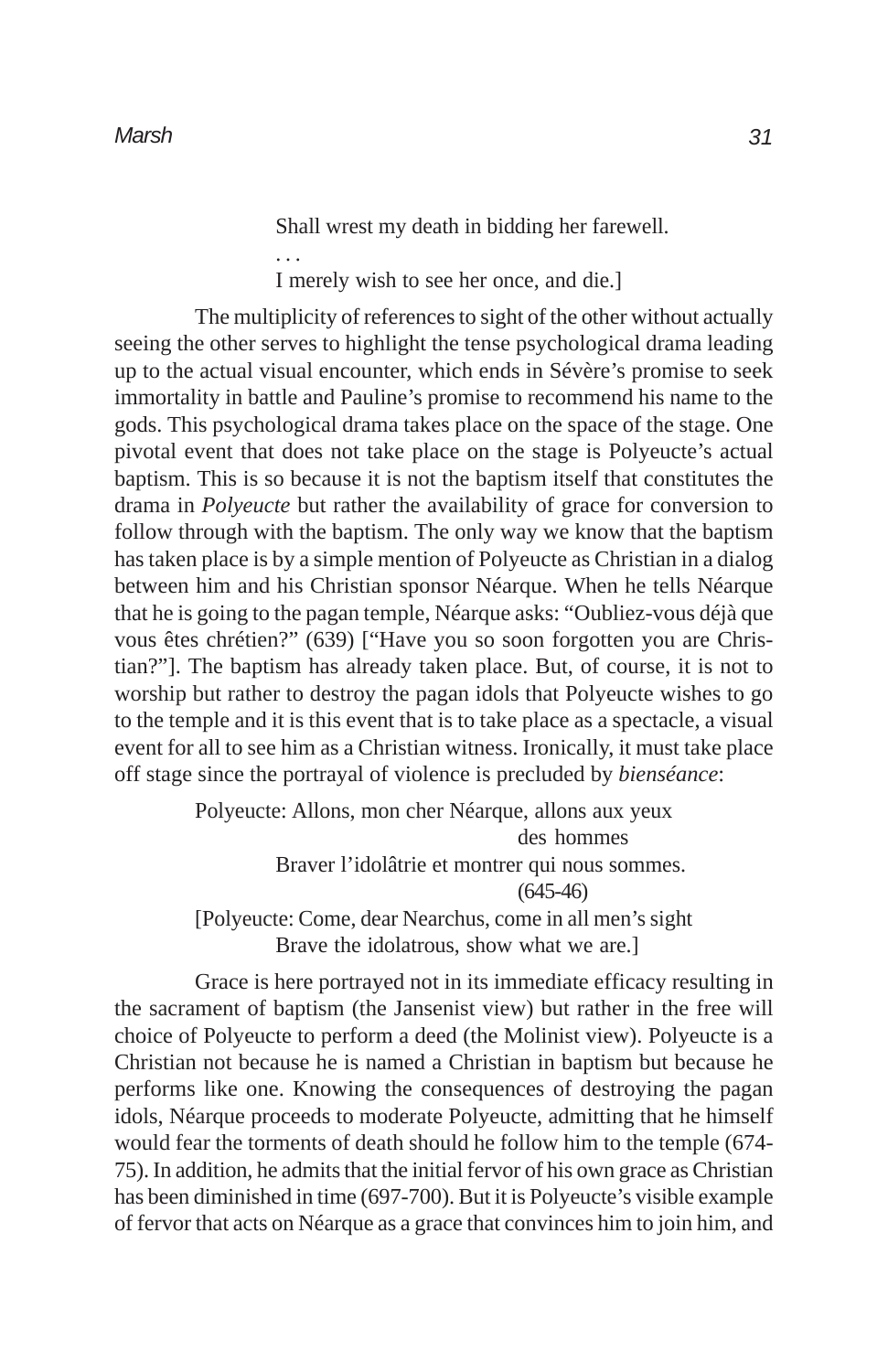this accord of the two is represented by Néarque's repetition of what Polyeucte has just said and then adding:

Néarque: Allons faire éclater sa gloire aux yeux de tous.

(719)

[Nearchus: Let's make his glory shine in all men's view.]

Conversely, Polyeucte is to be influenced by the visual example set by Néarque, but this time as a deterrent force. When Félix wishes to press Polyeucte to repent after he does destroy the pagan idols, he orders that Polyeucte witness the martyrdom of Néarque as a "spectacle sanglant d'un ami qu'il faut suivre" (881) ["The bloody sight of a friend one has to follow"]:

> Félix: Du conseil qu'il doit prendre il sera mieux instruit Quand il verra punir celui qui l'a séduit. (879-80) [Felix: He'll better learn what course he must pursue, When he will witness his seducer's death.

Of course neither the destruction of the pagan idols nor the martyrdom of Néarque is represented on stage but rather reported, the former via a *récit* of Stratonice, Pauline's confidante, and the latter via an eyewitness report of Albin, Félix's confidant. Both events are spectacles driven by grace and both occupy the space opened in the narrative to accommodate *bienséance* and the unity of place.

In like manner, after Félix has ordered Polyeucte to be put to death because he remains obdurate in his decision not to repent, Pauline announces herself as Christian, and this she has done because Polyeucte's death has been a visible example to her and has enlightened her:

> Pauline: Mon époux en mourant m'a laissé ses lumières; Son sang dont tes bourreaux viennent de me couvrir, M'a dessillé les yeux et me les vient d'ouvrir. Je vois, je sais, je crois, je suis désabusée: De ce bienheureux sang tu me vois baptisée. (1724-28) [Pauline: My husband, as he died, illumined me; His blood, your butchers have just sprayed on me, Has just unveiled my eyes, at last wide open.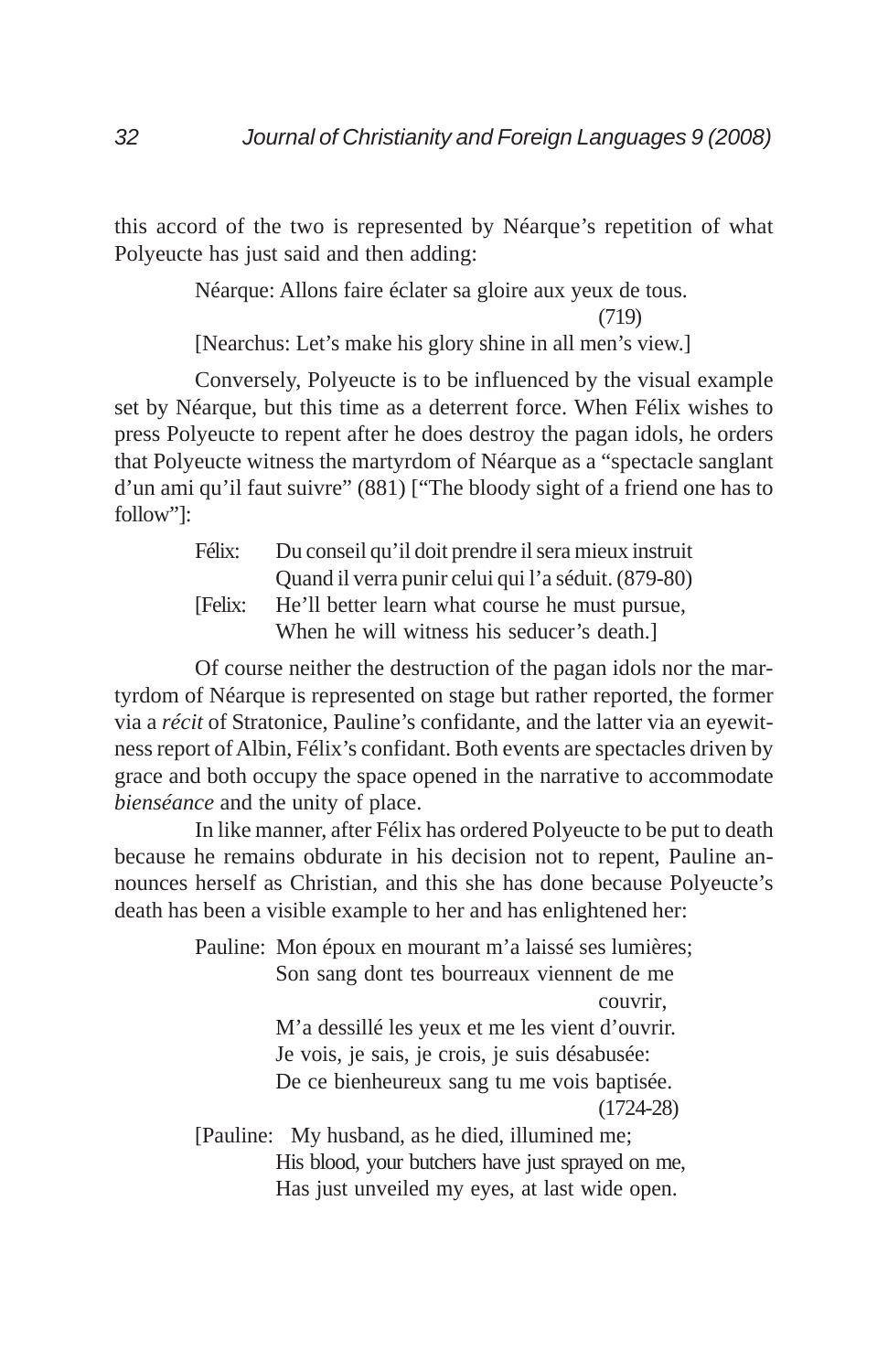I see, I know, believe, am rid of error: You see me baptized by his blessed blood.]

Evidently, then, grace has been contagious as a power beyond reason and in *Polyeucte* it is grace that substitutes for passion as the counterbalance to reason in the age old conflict. The pivotal role of grace is made no more clear than in the text's fulcrum, the very geographical center of the text, a most appropriate place to weigh two terms of a conflict. It is here that Corneille balances the two schools of grace, one in each hemistich, balanced equally by the caesura. Pauline tells her father Félix that to demand Polyeucte's repentance under pain of execution is tantamount to ordering his death because he is obstinate in his Christian faith. Félix responds that the decision is Polyeucte's: "Sa grâce est en sa main, c'est à lui d'y rêver" (907) ["His pardon's in his hands, for him to gain."] The key, of course, is the play on the word "grâce." On the one hand, Félix is talking about pardon, that unconditional absolution he as governor can extend to Polyeucte and thus effect his "salvation." This represents the "grâce efficace" of the Jansenist side of the grace argument. On the other hand, he is talking about grace, that "grâce suffisante" of the Molinist side of the argument, that grace of God with which Polyeucte can cooperate "en sa main" ["in his hands"] by using his own free will. This center-enhancing verse is the fold in the text, that place where the two terms of the argument reside in the formal space of the text. It is also the place which leaves the potential for another space to be opened in the text. The second hemistich of the verse crystallizes the manner in which grace can be portrayed in space: "c'est à lui d'y rêver" ["It's for him to think about."]<sup>6</sup>. For sure "rêver" here signifies "to think about," but another sense with its kinship to all that is visual in a dream is also evoked, for "rêver" also means "to dream." Like Pauline's dream, Polyeucte's reflection on grace both as the governor's effective pardon and as God's free gift would open up a new space in the text, a space that would weigh in a measured and schematic way the pros and cons of repenting, not only for being converted to Christianity through God's grace but also for freely acting on it politically. In the final analysis, of course, Polyeucte opts to cooperate with God's grace, "grâce suffisante," rather than to accept the "grâce efficace" of Félix's pardon. For him it is a closed issue and in his martyrdom off stage in Act V he ushers in the closure of the theatrical space that was opened with Pauline's dream in Act I.